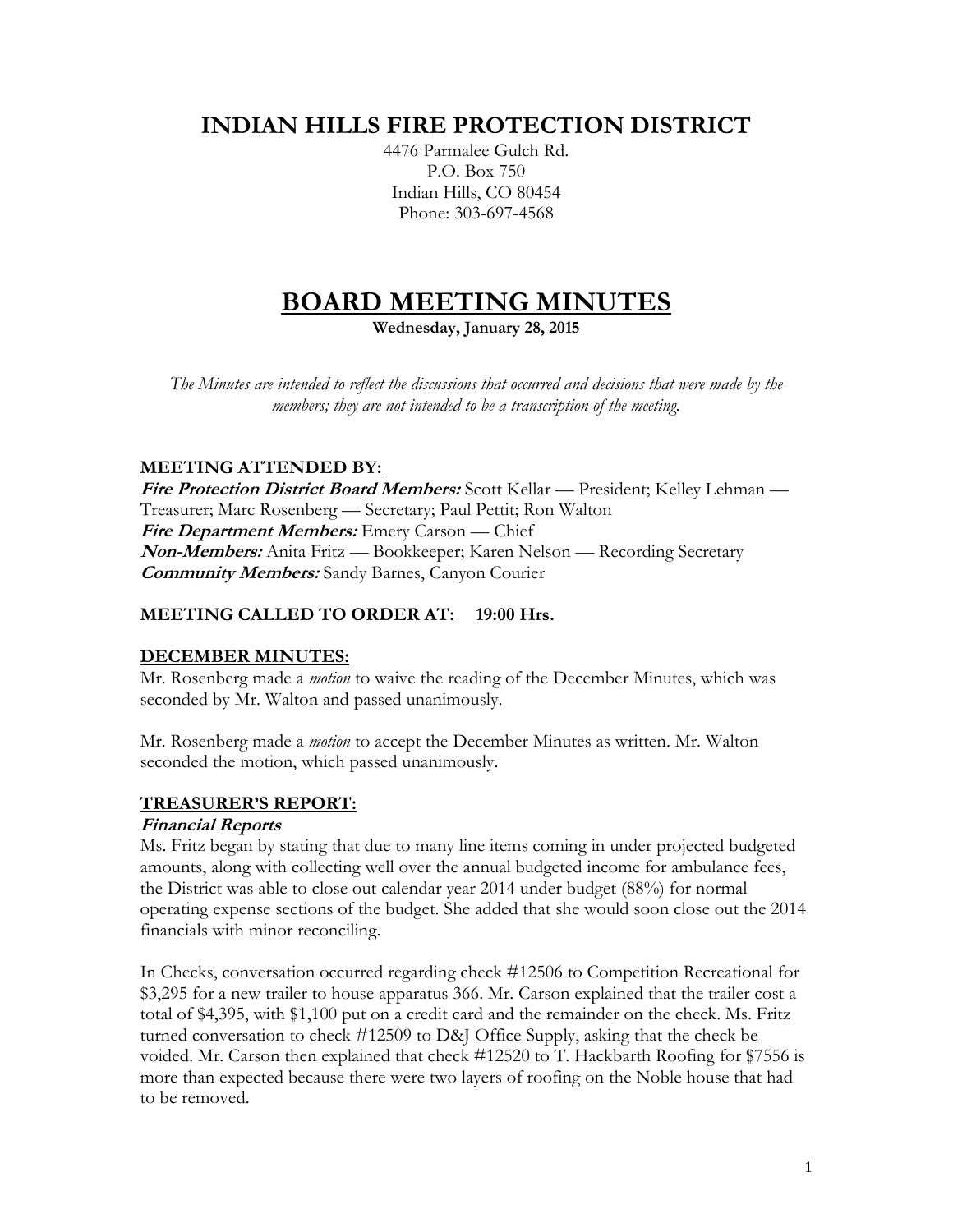Minor clarification occurred regarding a few of the credit card expenses.

Mr. Rosenberg made a *motion* to approve checks #12490-12522, excepting check #12509, plus automated payments, credit card expenses, and bank fees. Mr. Pettit seconded the motion, which passed unanimously.

#### **DEPARTMENT/OFFICERS' REPORTS:**

#### **Fire Marshal — Randy Rudloff**

Not present; no report submitted. Mr. Carson stated that Mr. Rudloff had attended a Jefferson County Planning and Zoning meeting earlier that day regarding driveway and road regulations that affect the District. In addition, Mr. Carson said that follow up would be required with the new owners of the equestrian center as several violations have not been corrected.

#### **Chief — Emery Carson**

A report was distributed and various items were discussed. Mr. Carson began by stating that the benefit held the previous weekend for Sgt. Renfro's family had been a success, with more than \$4,200 raised plus an additional \$1,000 each from Indian Hills, Inter-Canyon, and Evergreen fire departments.

Mr. Carson expressed thanks to Mr. Rudloff for the donation of new battery-operated extrication tools. Mr. Carson added that six Department members had recently attended a training on proper use of the tools.

Mr. Carson stated that he is currently working on a grant from the Colorado State Fire Chiefs Association for new self-contained breathing apparatus (SCBA) as well as wildland gear. The current SCBA gear will no longer be supported soon, he added.

Next, Mr. Carson referenced an attachment with details regarding ambulance collections for 2014. He explained that more than \$39,000 had been brought in during the year.

Mr. Carson concluded his report by summarizing the calls for January, which total 22 so far. He also added that total calls for 2014 were 254, with 48 patient transports.

**Assistant Chief — Marc Rosenberg** Present. No report submitted.

**Fire Captain — Scott Case** Not present; no report submitted.

**EMS Captain — Bob Fager** Not present. No report submitted.

**OLD BUSINESS: Noble House Sale**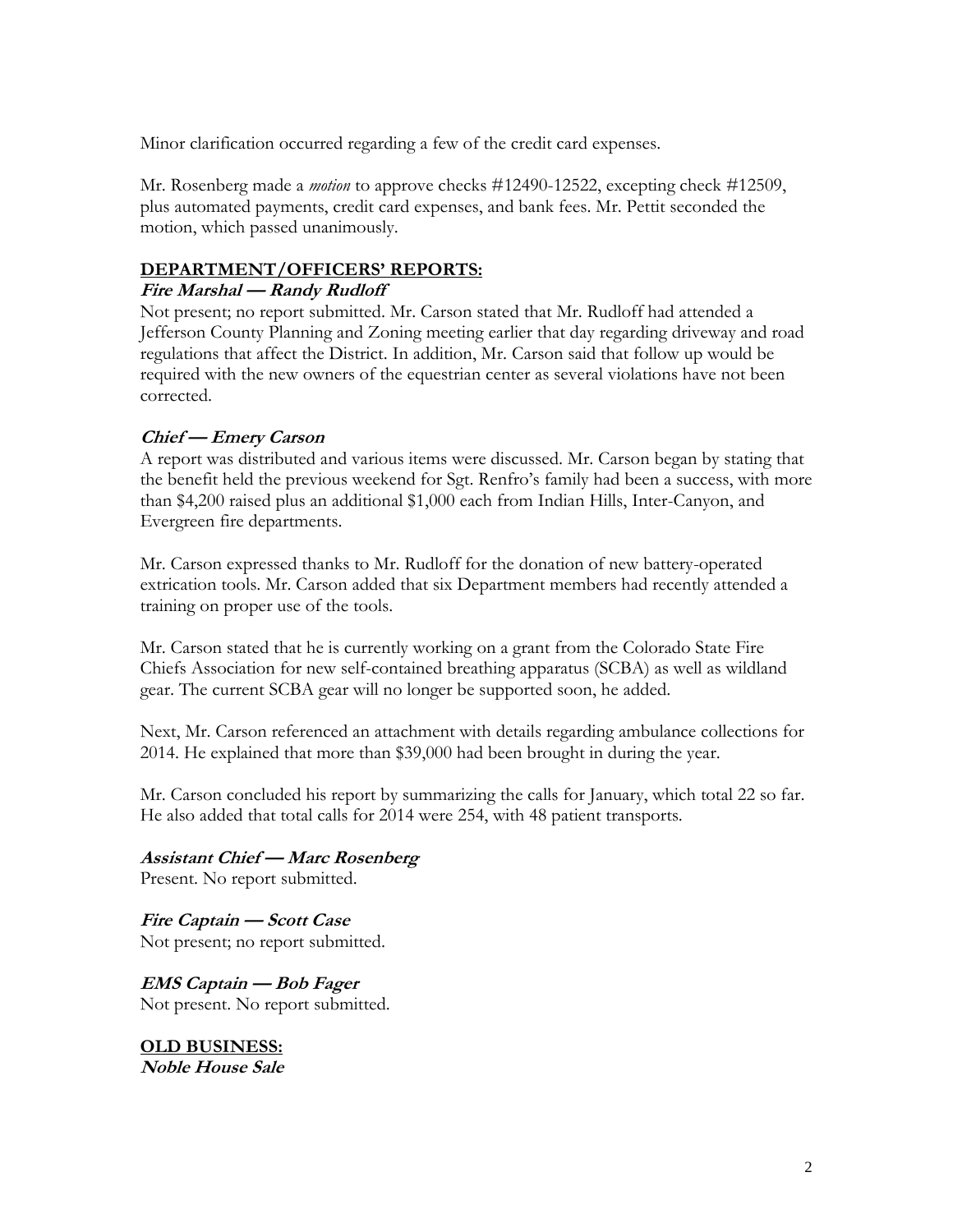Mr. Kellar stated that the closing is scheduled for February 6. Two issues were raised as a result of the inspection: fixing the roof and addressing plumbing issues. Mr. Kellar explained that both issues have been addressed by the District.

#### **Attorney Review**

Mr. Kellar stated that he has received proposals from three attorneys. He briefly discussed the details of each proposal, including pricing for attorneys and paralegals. After conversation, the Board agreed to set up a meeting the following week to have a more detailed discussion with Lyons Gaddis out of Longmont.

# **California Collections Attorney**

Mr. Kellar announced that Mr. Guerrini has begun collections efforts against Mr. Batista. It was noted that there would be no further out-of-pocket expense on the District's part.

# **Trailer for Apparatus 366**

Mr. Carson announced that, with Board approval, a trailer will be purchased to house apparatus 366 and make it easy to transport when needed on calls.

Mr. Pettit made a *motion* to authorize \$4,395 to purchase a trailer from Competition Recreational. Mr. Walton seconded the motion, which passed unanimously.

Mr. Carson added that he plans to deliver the check the following day and pick up the trailer.

# **NEW BUSINESS:**

### **Foothills Request for Frequency Use**

Mr. Carson distributed copies of a letter from Foothills Fire Protection District requesting permanent use of one of the District's currently unused radio frequencies. Discussion followed whereby concern was raised about giving away frequencies that took a long time to procure. After conversation, it was agreed that use rather than transfer of a frequency might be amenable.

Mr. Rosenberg made a *motion* to allow Foothills Fire Protection District to investigate use of Indian Hills' frequencies to see if one meets Foothills' needs. Mr. Pettit seconded the motion, which passed unanimously.

It was agreed that a letter of consent would be required in the future if the needs assessment determines that one of Indian Hills' frequencies is suitable.

#### **New Storage Shed**

Discussion occurred about the potential need for an additional storage shed to house District and Department items. It was noted that a permit may be required to situate another shed on the property. After conversation, it was agreed that Mr. Carson would consult with the County regarding requirements and analyze needs.

# **ADJOURNED AT: 20:10**

There being no more business to discuss, Mr. Rosenberg made a *motion* to adjourn the meeting, which was seconded by Mr. Walton and passed unanimously.